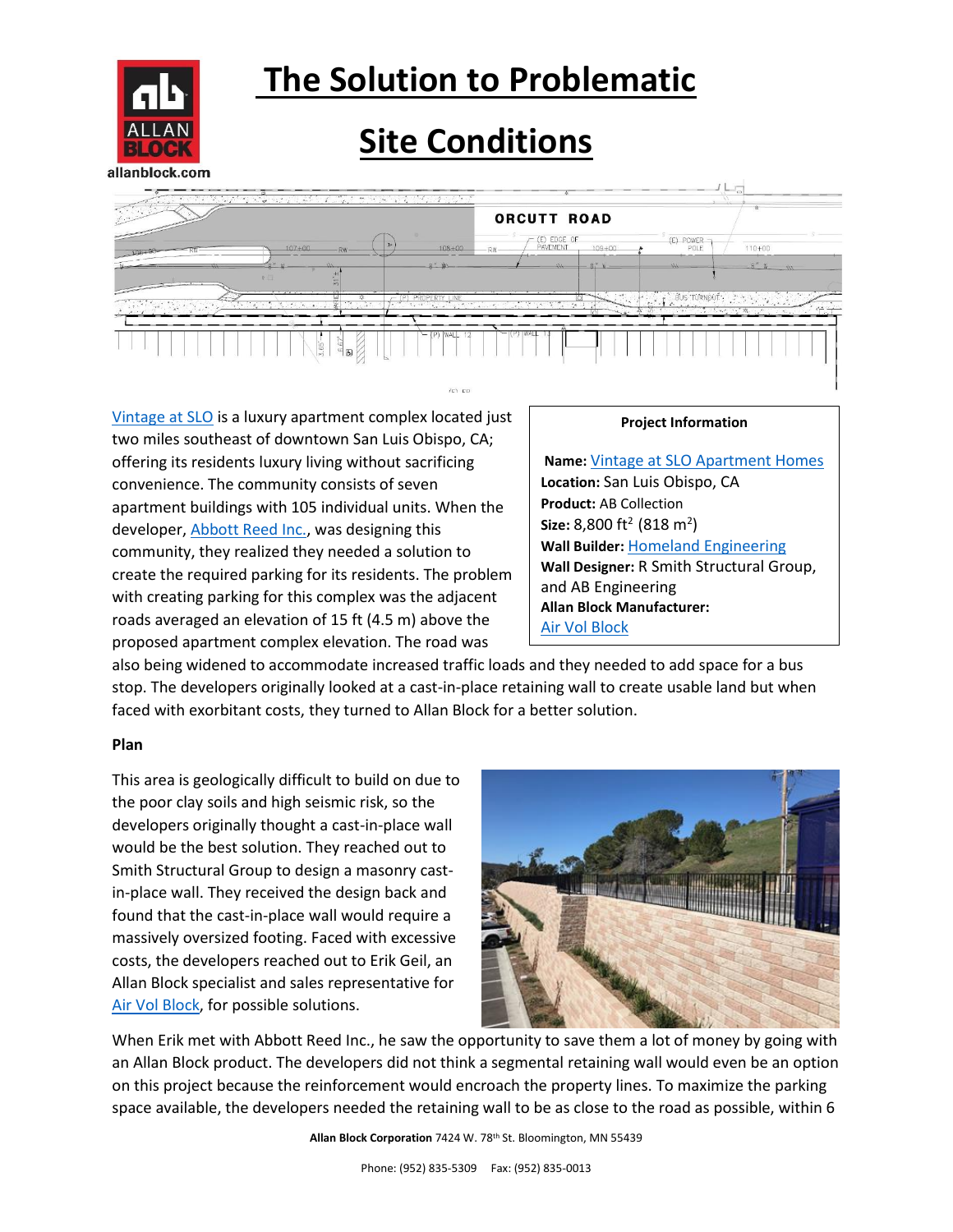

# **The Solution to Problematic**

### **Site Conditions**

#### allanblock.com

ft (1.8 m) at some locations. With traditional forms of reinforcement like geogrid, a 15 ft (4.5 m) tall wall in good soil conditions would require a minimum of 9 ft (2.7 m) of geogrid. While the developers could have chosen to bury the geogrid below the road, they were worried about future utility maintenance causing damage to the geogrid. Erik mentioned that No-Fines Concrete would be a great alternative to a traditional geogrid segmental retaining wall.

[No-Fines Concrete \(NFC\)](https://www.allanblock.com/retaining-walls/no-fines-concrete.aspx) is comprised of a coarse aggregate material in a 6 to 1 ratio with cement. The absence of fine particles creates voids in the concrete allowing for water to drain through the system. When using Allan Block products with NFC, the permeable concrete actually attaches to the back of the block and extends the depth of the retaining wall mass. Typical geogrid reinforced retaining walls require an excavation depth of 60% or more of the wall height; while a NFC backfill retaining wall with similar site conditions, requires only 30 to 40% of the wall height. Limiting the excavation depth helps the contractors install the wall quicker, thus saving money.

#### **Design**

Smith Structural group reached out to Allan Block's engineering team for assistance on this complex project. The experienced team at Allan Block was able to walk them through the design process of using NFC in Allan Block's Design Software, AB Walls 3D+Terraces. Working with Allan Block, Smith Structural Group was able to create a complex composite structure design for the site, where they decided to use geogrid reinforcement for the bottom 8 ft (2.4 m) of the wall and NFC for the top half. By using NFC on the top of the wall, they no longer need to worry about future utility maintenance in the roads' right of way.

The bus pad for the adjacent road required enough space for wheelchairs and other mobility vehicles to access the bus, per ADA guidelines. They created a bump out in the wall to make the required space for the ADA pedestrian ramp. The estimated cost of the completed Allan Block retaining wall designs came out to be much less than the cast-in-place wall. The cast-in-place wall footing alone was about the same price as the whole Allan Block wall. Without the use of NFC and the support from Allan Block's engineering team, the developers would have been limited to a castin-place wall, essentially doubling their expenses.



**Allan Block Corporation** 7424 W. 78th St. Bloomington, MN 55439